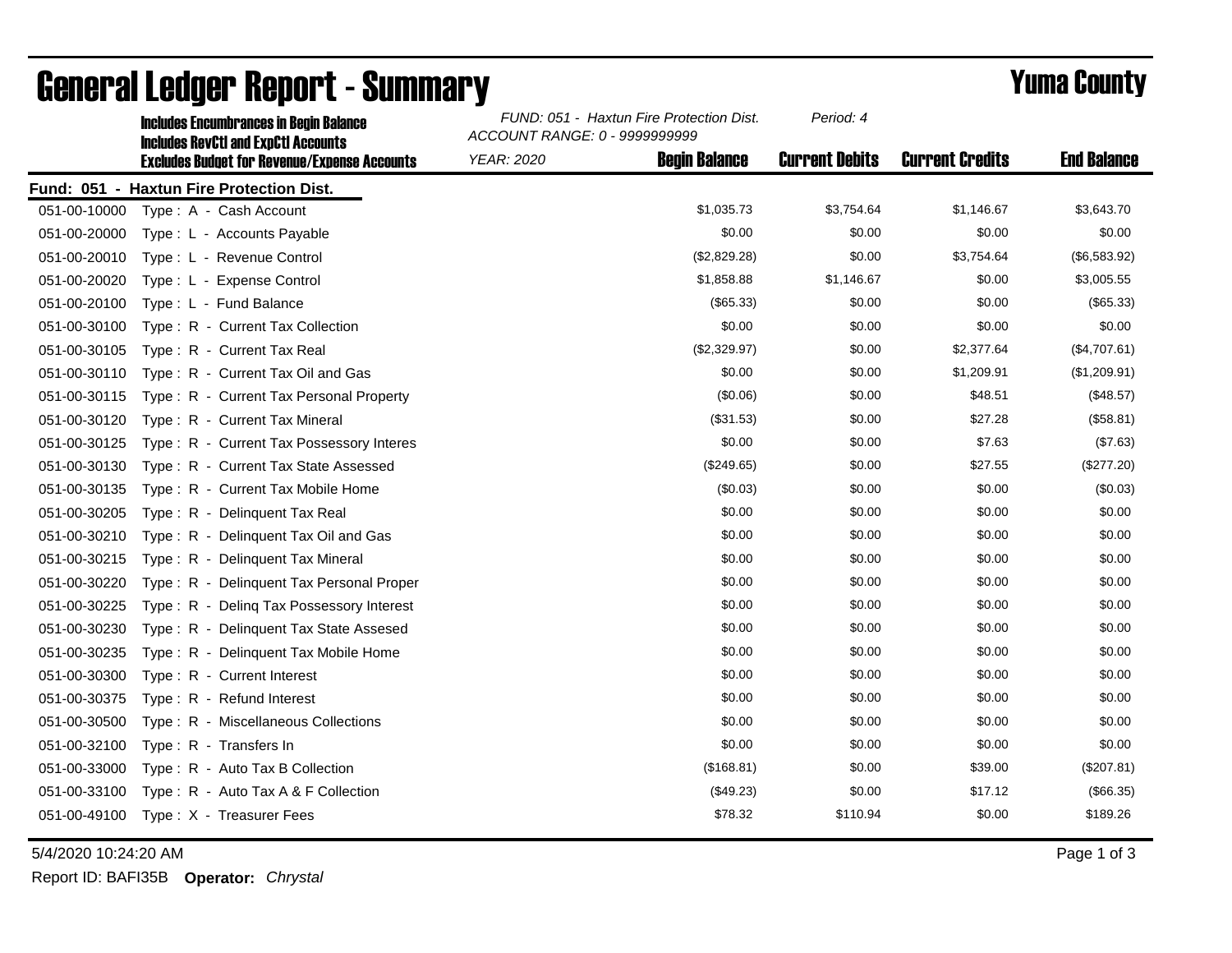| <b>General Ledger Report - Summary</b> |                                                     |                                                                                             |                             |                                                                           |         |                             | <b>Yuma County</b>    |                                  |                    |
|----------------------------------------|-----------------------------------------------------|---------------------------------------------------------------------------------------------|-----------------------------|---------------------------------------------------------------------------|---------|-----------------------------|-----------------------|----------------------------------|--------------------|
|                                        |                                                     | <b>Includes Encumbrances in Begin Balance</b><br><b>Includes RevCtI and ExnCtI Accounts</b> |                             | FUND: 051 - Haxtun Fire Protection Dist.<br>ACCOUNT RANGE: 0 - 9999999999 |         | Period: 4                   |                       |                                  |                    |
|                                        | <b>Excludes Budget for Revenue/Expense Accounts</b> |                                                                                             |                             | <b>YEAR: 2020</b>                                                         |         | <b>Begin Balance</b>        | <b>Current Debits</b> | <b>Current Credits</b>           | <b>End Balance</b> |
|                                        |                                                     | Fund: 051 - Haxtun Fire Protection Dist.                                                    |                             |                                                                           |         |                             |                       |                                  |                    |
| 051-00-49401                           |                                                     | Type: X - Transfer Out                                                                      |                             |                                                                           |         | \$0.00                      | \$0.00                | \$0.00                           | \$0.00             |
| 051-00-49500                           |                                                     | Type: X - Checks Written / ACH Transfer                                                     |                             |                                                                           |         | \$1.780.56                  | \$1.035.73            | \$0.00                           | \$2,816.29         |
|                                        |                                                     |                                                                                             |                             | Fund: 051 - Haxtun Fire Protection Dist.                                  | Totals: | (\$970.40)                  | \$6,047.98            | \$8.655.95                       | (\$3,578.37)       |
|                                        |                                                     |                                                                                             | <b>Total Fund Revenues:</b> | \$3.754.64                                                                |         | <b>Total Fund Expenses:</b> | \$1.146.67            | <b>Net Revenue Over Expense:</b> | \$2,607.97         |